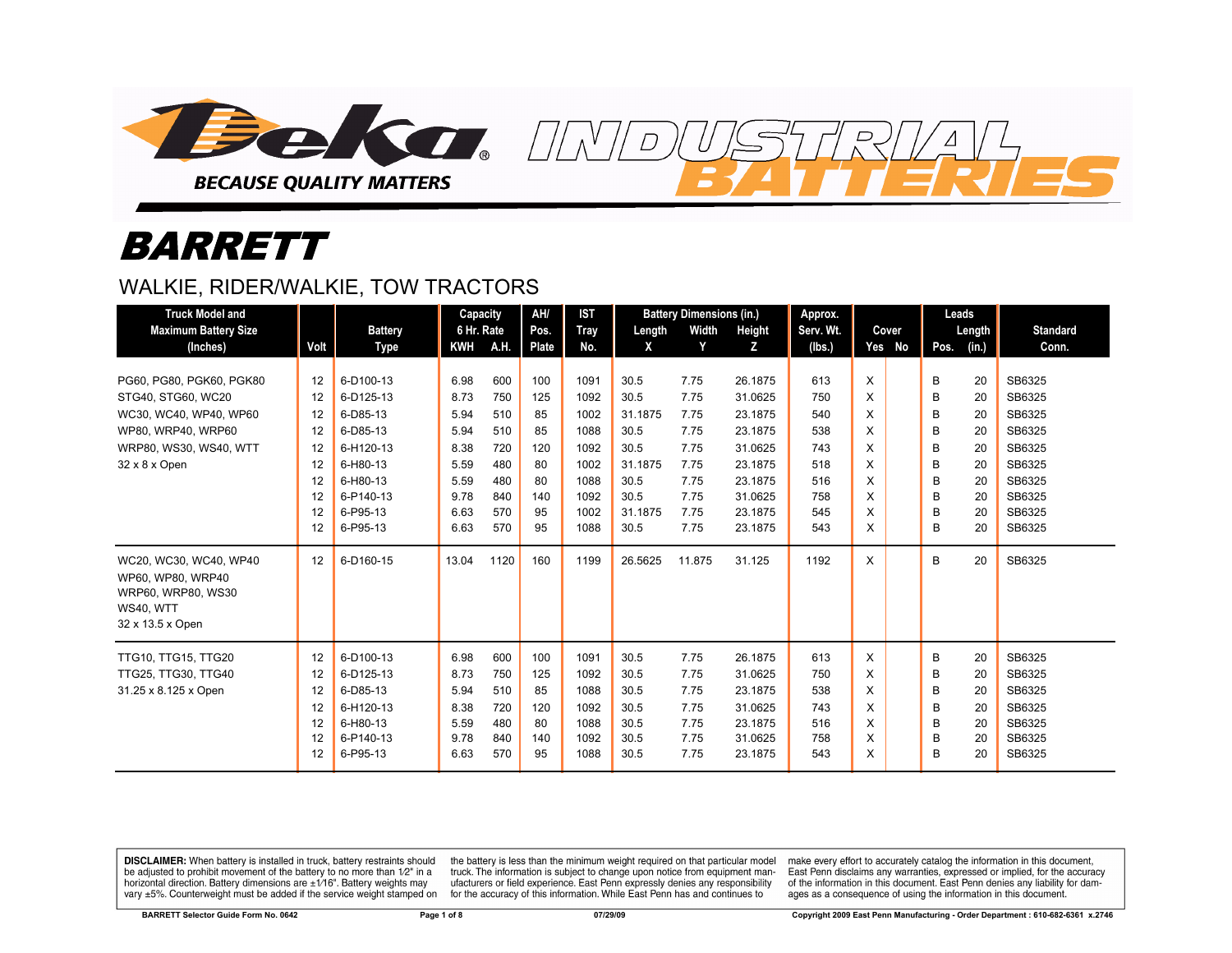# WALKIE, RIDER/WALKIE, TOW TRACTORS (continued)

| <b>Truck Model and</b>      |      |                |    | Capacity   |      | AH/   | IST         | <b>Battery Dimensions (in.)</b> |        | Approx. | Leads     |        |  |               |                 |
|-----------------------------|------|----------------|----|------------|------|-------|-------------|---------------------------------|--------|---------|-----------|--------|--|---------------|-----------------|
| <b>Maximum Battery Size</b> |      | <b>Battery</b> |    | 6 Hr. Rate |      | Pos.  | <b>Tray</b> | Length                          | Width  | Height  | Serv. Wt. | Cover  |  | Length        | <b>Standard</b> |
| (Inches)                    | Volt | <b>Type</b>    |    | <b>KWH</b> | A.H. | Plate | No.         | X                               | Y      | Z       | (lbs.)    | Yes No |  | (in.)<br>Pos. | Conn.           |
| WC20, WC30, WC40, WP40      | 24   | 12-D100-5      | cm | 4.66       | 200  | 100   | 3757        | 29.375                          | 6.4375 | 26.1875 | 513       | X      |  | В<br>24       | SB6325          |
| WP60, WP80, WS30, WS40      | 24   | 12-D100-5      |    | 4.66       | 200  | 100   | 3209        | 24.625                          | 6.4375 | 26.1875 | 474       | X      |  | B<br>20       | SB6325          |
| 32 x 8 x Open               | 24   | 12-D125-5      |    | 5.82       | 250  | 125   | 3085        | 24.5625                         | 6.5    | 31.0625 | 574       | X      |  | B<br>20       | SB6325          |
|                             | 24   | 12-P140-5      |    | 6.52       | 280  | 140   | 3085        | 24.5625                         | 6.5    | 31.0625 | 580       | X      |  | B<br>20       | SB6325          |
| EWP40                       | 24   | 12-D100-5      | cm | 4.66       | 200  | 100   | 3526        | 24.25                           | 8.3125 | 26.1875 | 514       | X      |  | В<br>24       | SB6325          |
| 29 x 8.75 x 26.5            | 24   | 12-D100-7      |    | 6.98       | 300  | 100   | 3523        | 29                              | 8.5625 | 26.1875 | 676       | X      |  | B<br>20       | SB6325          |
|                             | 24   | 12-D100-7      |    | 6.98       | 300  | 100   | 3123        | 25.3125                         | 8.5625 | 26.1875 | 649       | X      |  | B<br>20       | SB6325          |
|                             | 24   | 12-D85-7       |    | 5.94       | 255  | 85    | 3042        | 25.25                           | 8.5625 | 23.1875 | 567       | X      |  | B<br>20       | SB6325          |
|                             | 24   | 12-H80-7       |    | 5.59       | 240  | 80    | 3042        | 25.25                           | 8.5625 | 23.1875 | 544       | X      |  | B<br>20       | SB6325          |
|                             | 24   | 12-P95-7       |    | 6.63       | 285  | 95    | 3042        | 25.25                           | 8.5625 | 23.1875 | 573       | X      |  | B<br>20       | SB6325          |
| PG60, PG80, PGX60, PGX80    | 24   | 12-D100-11     | cm | 11.64      | 500  | 100   | 3539        | 31.375                          | 12.875 | 26.25   | 1068      | X      |  | В<br>30       | SB6325          |
| SGX-1 40, SGX-1 60          | 24   | 12-D85-11      | cm | 9.89       | 425  | 85    | 3163        | 31.375                          | 12.875 | 23.25   | 965       | X      |  | B<br>30       | SB6325          |
| SGX-1 80, SGX-1-24          | 24   | 12-H80-11      | cm | 9.31       | 400  | 80    | 3163        | 31.375                          | 12.875 | 23.25   | 926       | X      |  | B<br>30       | SB6325          |
| SGX-1-24-F, SGX-1-24D       | 24   | 12-P95-11      | cm | 11.06      | 475  | 95    | 3163        | 31.375                          | 12.875 | 23.25   | 975       | X      |  | B<br>30       | SB6325          |
| SGX-1-24D-F, WC30, WC40     | 24   | 12-D100-13     |    | 13.97      | 600  | 100   | 3015        | 30.5625                         | 12.75  | 26.25   | 1185      | X      |  | B<br>20       | SB6325          |
| WRP40, WRP60, WRP80         | 24   | 12-D125-13     |    | 17.46      | 750  | 125   | 3008        | 30.5625                         | 12.75  | 31.125  | 1455      | X      |  | B<br>20       | SB6325          |
| <b>WTT</b>                  | 24   | 12-D85-13      |    | 11.87      | 510  | 85    | 3019        | 30.5625                         | 12.75  | 23.25   | 1049      | X      |  | B<br>20       | SB6325          |
| 32 x 13 x Open              | 24   | 12-H120-13     |    | 16.76      | 720  | 120   | 3008        | 30.5625                         | 12.75  | 31.125  | 1440      | X      |  | B<br>20       | SB6325          |
|                             | 24   | 12-H80-13      |    | 11.17      | 480  | 80    | 3019        | 30.5625                         | 12.75  | 23.25   | 1007      | X      |  | B<br>20       | SB6325          |
|                             | 24   | 12-P140-13     |    | 19.56      | 840  | 140   | 3008        | 30.5625                         | 12.75  | 31.125  | 1470      | X      |  | B<br>20       | SB6325          |
|                             | 24   | 12-P95-13      |    | 13.27      | 570  | 95    | 3019        | 30.5625                         | 12.75  | 23.25   | 1059      | X      |  | B<br>20       | SB6325          |
| DG, DG-24, DG-24-D          | 24   | 12-D85-11      | cm | 9.89       | 425  | 85    | 3163        | 31.375                          | 12.875 | 23.25   | 965       | X      |  | B<br>30       | SB6325          |
| 31.75 x 13.125 x 23.5       | 24   | 12-H80-11      | cm | 9.31       | 400  | 80    | 3163        | 31.375                          | 12.875 | 23.25   | 926       | X      |  | B<br>30       | SB6325          |
|                             | 24   | 12-P95-11      | cm | 11.06      | 475  | 95    | 3163        | 31.375                          | 12.875 | 23.25   | 975       | X      |  | B<br>30       | SB6325          |
|                             | 24   | 12-D85-13      |    | 11.87      | 510  | 85    | 3019        | 30.5625                         | 12.75  | 23.25   | 1049      | X      |  | B<br>20       | SB6325          |
|                             | 24   | 12-H80-13      |    | 11.17      | 480  | 80    | 3019        | 30.5625                         | 12.75  | 23.25   | 1007      | X      |  | B<br>20       | SB6325          |
|                             | 24   | 12-P95-13      |    | 13.27      | 570  | 95    | 3019        | 30.5625                         | 12.75  | 23.25   | 1059      | X      |  | B<br>20       | SB6325          |
| SG, WSR-30                  | 24   | 12-D100-11     | cm | 11.64      | 500  | 100   | 3539        | 31.375                          | 12.875 | 26.25   | 1068      | X      |  | В<br>30       | SB6329          |
| 32.25 x 13.25 x Open        | 24   | 12-D100-13     |    | 13.97      | 600  | 100   | 3015        | 30.5625                         | 12.75  | 26.25   | 1185      | X      |  | B<br>20       | SB6329          |
|                             | 24   | 12-D125-13     |    | 17.46      | 750  | 125   | 3008        | 30.5625                         | 12.75  | 31.125  | 1455      | X      |  | B<br>20       | SB6329          |
|                             | 24   | 12-D85-13      |    | 11.87      | 510  | 85    | 3019        | 30.5625                         | 12.75  | 23.25   | 1049      | X      |  | B<br>20       | SB6329          |
|                             | 24   | 12-H120-13     |    | 16.76      | 720  | 120   | 3008        | 30.5625                         | 12.75  | 31.125  | 1440      | X      |  | B<br>20       | SB6329          |
|                             | 24   | 12-H80-13      |    | 11.17      | 480  | 80    | 3019        | 30.5625                         | 12.75  | 23.25   | 1007      | X      |  | B<br>20       | SB6329          |
|                             | 24   | 12-P140-13     |    | 19.56      | 840  | 140   | 3008        | 30.5625                         | 12.75  | 31.125  | 1470      | X      |  | B<br>20       | SB6329          |
|                             | 24   | 12-P95-13      |    | 13.27      | 570  | 95    | 3019        | 30.5625                         | 12.75  | 23.25   | 1059      | X      |  | B<br>20       | SB6329          |
|                             |      |                |    |            |      |       |             |                                 |        |         |           |        |  |               |                 |

**DISCLAIMER:** When battery is installed in truck, battery restraints should be adjusted to prohibit movement of the battery to no more than  $12^v$  in a horizontal direction. Battery dimensions are  $\pm 1/16^v$ . Battery wei

the battery is less than the minimum weight required on that particular model<br>truck. The information is subject to change upon notice from equipment manufacturers or field experience. East Penn expressly denies any responsibility for the accuracy of this information. While East Penn has and continues to

make every effort to accurately catalog the information in this document,<br>East Penn disclaims any warranties, expressed or implied, for the accuracy of the information in this document. East Penn denies any liability for damages as a consequence of using the information in this document.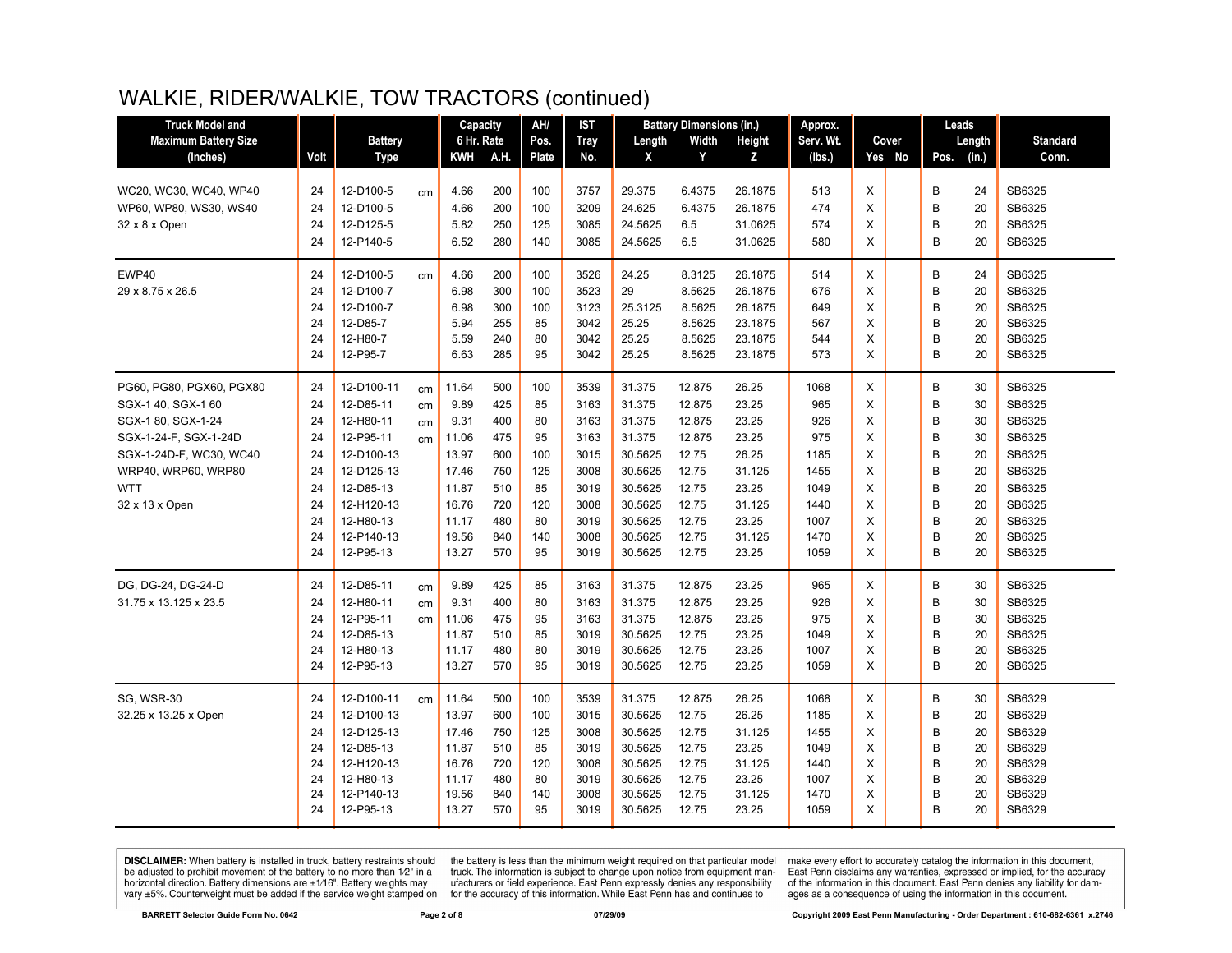# WALKIE, RIDER/WALKIE, TOW TRACTORS (continued)

| <b>Truck Model and</b>      |      |                | Capacity   |      | AH/<br><b>IST</b><br><b>Battery Dimensions (in.)</b> |             |              | Approx. |         |           |   | Leads  |      |        |                 |
|-----------------------------|------|----------------|------------|------|------------------------------------------------------|-------------|--------------|---------|---------|-----------|---|--------|------|--------|-----------------|
| <b>Maximum Battery Size</b> |      | <b>Battery</b> | 6 Hr. Rate |      | Pos.                                                 | <b>Tray</b> | Length       | Width   | Height  | Serv. Wt. |   | Cover  |      | Length | <b>Standard</b> |
| (Inches)                    | Volt | Type           | <b>KWH</b> | A.H. | <b>Plate</b>                                         | No.         | $\mathsf{x}$ | Y       | z       | (Ibs.)    |   | Yes No | Pos. | (in.)  | Conn.           |
|                             |      |                |            |      |                                                      |             |              |         |         |           |   |        |      |        |                 |
| EWS-20, EWS-25              | 24   | 12-D100-7      | 6.98       | 300  | 100                                                  | 3123        | 25.3125      | 8.5625  | 26.1875 | 649       | X |        | B    | 15     | SB6329          |
| 27.375 x 9 x Open           | 24   | 12-D125-7      | 8.73       | 375  | 125                                                  | 3329        | 25.3125      | 8.5625  | 31.0625 | 792       | X |        | B    | 15     | SB6329          |
|                             | 24   | 12-D85-7       | 5.94       | 255  | 85                                                   | 3042        | 25.25        | 8.5625  | 23.1875 | 567       | X |        | В    | 15     | SB6329          |
|                             | 24   | 12-H120-7      | 8.38       | 360  | 120                                                  | 3329        | 25.3125      | 8.5625  | 31.0625 | 784       | X |        | B    | 15     | SB6329          |
|                             | 24   | 12-H80-7       | 5.59       | 240  | 80                                                   | 3042        | 25.25        | 8.5625  | 23.1875 | 544       | X |        | B    | 15     | SB6329          |
|                             | 24   | 12-P140-7      | 9.78       | 420  | 140                                                  | 3329        | 25.3125      | 8.5625  | 31.0625 | 800       | X |        | B    | 15     | SB6329          |
|                             | 24   | 12-P95-7       | 6.63       | 285  | 95                                                   | 3042        | 25.25        | 8.5625  | 23.1875 | 573       | X |        | B    | 15     | SB6329          |
| SGB200, SGB60, SGB80        | 24   | 12-D85-13      | 11.87      | 510  | 85                                                   | 3019        | 30.5625      | 12.75   | 23.25   | 1049      | X |        | В    | 20     | SB6329          |
| See Note A                  | 24   | 12-H80-13      | 11.17      | 480  | 80                                                   | 3019        | 30.5625      | 12.75   | 23.25   | 1007      | X |        | B    | 20     | SB6329          |
| 31 x 13.5 x 31              | 24   | 12-P95-13      | 13.27      | 570  | 95                                                   | 3019        | 30.5625      | 12.75   | 23.25   | 1059      | X |        | B    | 20     | SB6329          |
| SGB200, SGB60, SGB80        | 24   | 12-D85-13      | 11.87      | 510  | 85                                                   | 3019        | 30.5625      | 12.75   | 23.25   | 1049      | X |        | В    | 20     | SB6329          |
| 32 x 13.5 x 31              | 24   | 12-H80-13      | 11.17      | 480  | 80                                                   | 3019        | 30.5625      | 12.75   | 23.25   | 1007      | Χ |        | B    | 20     | SB6329          |
|                             |      |                |            |      |                                                      |             |              |         |         |           |   |        |      |        |                 |
|                             | 24   | 12-P95-13      | 13.27      | 570  | 95                                                   | 3019        | 30.5625      | 12.75   | 23.25   | 1059      | X |        | B    | 20     | SB6329          |
| UNICAR 140L                 | 24   | 12-D85-13      | 11.87      | 510  | 85                                                   | 3017        | 31.25        | 12.875  | 22.625  |           |   | X      | В    | 26     | SB6325          |
| 32.75 x 13.5 x 25.6875      | 24   | 12-H80-13      | 11.17      | 480  | 80                                                   | 3017        | 31.25        | 12.875  | 22.625  |           |   | X      | B    | 26     | SB6325          |
|                             | 24   | 12-P95-13      | 13.27      | 570  | 95                                                   | 3017        | 31.25        | 12.875  | 22.625  |           |   | X      | B    | 26     | SB6325          |
| UNICAR 140L                 | 24   | 12-D85-13      | 11.87      | 510  | 85                                                   | 3159        | 35.5625      | 11.5625 | 22.625  | 1034      |   | X      | В    | 26     | SB6325          |
| 38 x 13.5 x 25.625          | 24   | 12-H80-13      | 11.17      | 480  | 80                                                   | 3159        | 35.5625      | 11.5625 | 22.625  | 993       |   | X      | В    | 26     | SB6325          |
| <b>Optional Compartment</b> | 24   | 12-P95-13      | 13.27      | 570  | 95                                                   | 3159        | 35.5625      | 11.5625 | 22.625  | 1044      |   | X      | B    | 26     | SB6325          |
|                             | 24   | 12-D85-15      | 13.85      | 595  | 85                                                   | 3056        | 35.0625      | 12.875  | 22.625  | 1178      |   | X      | B    | 26     | SB6325          |
|                             | 24   | 12-H80-15      | 13.04      | 560  | 80                                                   | 3056        | 35.0625      | 12.875  | 22.625  | 1131      |   | X      | B    | 26     | SB6325          |
|                             | 24   | 12-P95-15      | 15.48      | 665  | 95                                                   | 3056        | 35.0625      | 12.875  | 22.625  | 1190      |   | X      | в    | 26     | SB6325          |
|                             |      |                |            |      |                                                      |             |              |         |         |           |   |        |      |        |                 |

cm - Charge-Mate includes on board charger.

H - Designates (H-Series battery type), Hydrasaver Product - Extended Watering Series.

Note A - Battery compartment dimensions allow for optional battery gate.

#### STANDUP RIDERS

**DISCLAIMER:** When battery is installed in truck, battery restraints should be adjusted to prohibit movement of the battery to no more than 1/2" in a horizontal direction. Battery dimensions are  $\pm 1/16$ ". Battery weights may vary ±5%. Counterweight must be added if the service weight stamped on

the battery is less than the minimum weight required on that particular model truck. The information is subject to change upon notice from equipment manufacturers or field experience. East Penn expressly denies any responsibility for the accuracy of this information. While East Penn has and continues to

make every effort to accurately catalog the information in this document, East Penn disclaims any warranties, expressed or implied, for the accuracy of the information in this document. East Penn denies any liability for damages as a consequence of using the information in this document.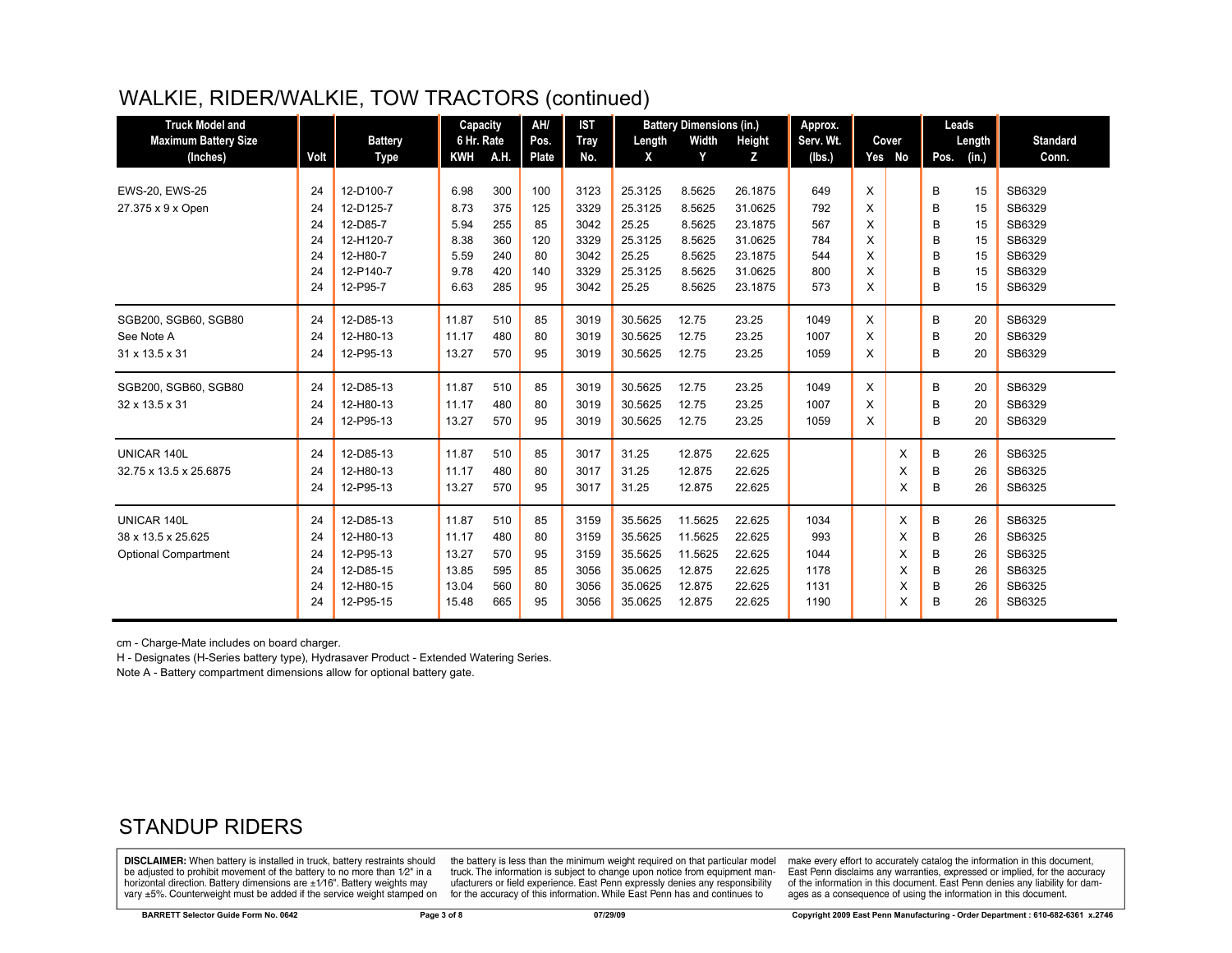#### STANDUP RIDERS

| <b>Truck Model and</b>                     |          |                          |    |                | AH/<br><b>IST</b><br>Capacity<br><b>Battery Dimensions (in.)</b> |            | Approx.      |                   |                 | Leads          |              |        |          |        |          |                  |
|--------------------------------------------|----------|--------------------------|----|----------------|------------------------------------------------------------------|------------|--------------|-------------------|-----------------|----------------|--------------|--------|----------|--------|----------|------------------|
| <b>Maximum Battery Size</b>                |          | <b>Battery</b>           |    | 6 Hr. Rate     |                                                                  | Pos.       | <b>Tray</b>  | Length            | Width           | <b>Height</b>  | Serv. Wt.    |        | Cover    |        | Length   | <b>Standard</b>  |
| (Inches)                                   | Volt     | <b>Type</b>              |    | KWH            | A.H.                                                             | Plate      | No.          | X                 | Y               | Z              | (lbs.)       |        | Yes No   | Pos.   | (in.)    | Conn.            |
| RET20, RET25, RET30, RST30<br><b>RST40</b> | 24<br>24 | 12-D100-11<br>12-D100-13 | cm | 11.64<br>13.97 | 500<br>600                                                       | 100<br>100 | 3539<br>3015 | 31.375<br>30.5625 | 12.875<br>12.75 | 26.25<br>26.25 | 1068<br>1185 | X<br>X |          | B<br>B | 30<br>25 | SB6325<br>SB6325 |
| 32 x 13 x Open                             | 24       | 12-D125-13               |    | 17.46          | 750                                                              | 125        | 3008         | 30.5625           | 12.75           | 31.125         | 1455         | X      |          | B      | 25       | SB6325           |
|                                            | 24       | 12-D85-13                |    | 11.87          | 510                                                              | 85         | 3019         | 30.5625           | 12.75           | 23.25          | 1049         | X      |          | B      | 25       | SB6325           |
|                                            | 24       | 12-H120-13               |    | 16.76          | 720                                                              | 120        | 3008         | 30.5625           | 12.75           | 31.125         | 1440         | X      |          | B      | 25       | SB6325           |
|                                            | 24       | 12-H80-13                |    | 11.17          | 480                                                              | 80         | 3019         | 30.5625           | 12.75           | 23.25          | 1007         | X      |          | B      | 25       | SB6325           |
|                                            | 24       | 12-P140-13               |    | 19.56          | 840                                                              | 140        | 3008         | 30.5625           | 12.75           | 31.125         | 1470         | X      |          | B      | 25       | SB6325           |
|                                            | 24       | 12-P95-13                |    | 13.27          | 570                                                              | 95         | 3019         | 30.5625           | 12.75           | 23.25          | 1059         | X      |          | B      | 25       | SB6325           |
| RRT-130, RRT-134, RRT-140                  | 24       | 12-D160-11               |    | 18.62          | 800                                                              | 160        | 3764         | 36.0625           | 14              | 30.5           | 1699         |        | X        | B      | 20       | SB6322           |
| RST-140, RST-150                           | 24       | 12-D125-17               |    | 23.28          | 1000                                                             | 125        | 3127         | 38.1875           | 13.5            | 30.5625        | 1944         |        | X        | B      | 20       | SB6322           |
| 38.75 x 14.5 x 32                          | 24       | 12-H120-17               |    | 22.35          | 960                                                              | 120        | 3127         | 38.1875           | 13.5            | 30.5625        | 1925         |        | X        | B      | 20       | SB6322           |
|                                            | 24       | 12-P140-17               |    | 26.07          | 1120                                                             | 140        | 3127         | 38.1875           | 13.5            | 30.5625        | 1963         |        | X        | B      | 20       | SB6322           |
| RRT-130, RRT-134                           | 36       | 18-D125-11               |    | 21.83          | 625                                                              | 125        | 6016         | 37.8125           | 13.3125         | 30.5625        | 1848         |        | $\times$ | В      | 20       | SB6320           |
| RRT-140, RST-140                           | 36       | 18-H120-11               |    | 20.95          | 600                                                              | 120        | 6016         | 37.8125           | 13.3125         | 30.5625        | 1830         |        | X        | B      | 20       | SB6320           |
| <b>RST-150</b>                             | 36       | 18-P140-11               |    | 24.44          | 700                                                              | 140        | 6016         | 37.8125           | 13.3125         | 30.5625        | 1866         |        | X        | B      | 20       | SB6320           |
| 38.75 x 14.5 x 32                          |          |                          |    |                |                                                                  |            |              |                   |                 |                |              |        |          |        |          |                  |
| RRT-130, RRT-134, RRT-140                  | 24       | 12-D160-13               |    | 22.35          | 960                                                              | 160        | 3049         | 35.25             | 15.5625         | 30.5625        | 1985         |        | X        | B      | 20       | SB6322           |
| RST-140, RST-150                           | 24       | 12-D125-17               |    | 23.28          | 1000                                                             | 125        | 3127         | 38.1875           | 13.5            | 30.5625        | 1944         |        | X        | B      | 20       | SB6322           |
| 38.75 x 16.5 x 32                          | 24       | 12-H120-17               |    | 22.35          | 960                                                              | 120        | 3127         | 38.1875           | 13.5            | 30.5625        | 1925         |        | X        | B      | 20       | SB6322           |
|                                            | 24       | 12-P140-17               |    | 26.07          | 1120                                                             | 140        | 3127         | 38.1875           | 13.5            | 30.5625        | 1963         |        | X        | B      | 20       | SB6322           |
| RRT-130, RRT-134                           | 36       | 18-D125-13               |    | 26.19          | 750                                                              | 125        | 6005         | 37.8125           | 15.5625         | 30.5625        | 2168         |        | X        | B      | 20       | SB6320           |
| RRT-140, RST-140                           | 36       | 18-H120-13               |    | 25.14          | 720                                                              | 120        | 6005         | 37.8125           | 15.5625         | 30.5625        | 2146         |        | X        | B      | 20       | SB6320           |
| <b>RST-150</b>                             | 36       | 18-P140-13               |    | 29.33          | 840                                                              | 140        | 6005         | 37.8125           | 15.5625         | 30.5625        | 2190         |        | X        | B      | 20       | SB6320           |
| 38.75 x 16.5 x 32                          |          |                          |    |                |                                                                  |            |              |                   |                 |                |              |        |          |        |          |                  |
| RRT-140, RRT-40, RRT-DR                    | 36       | 18-D125-17               |    | 34.92          | 1000                                                             | 125        | 6069         | 38.1875           | 20.0625         | 30.5625        | 2834         |        | X        | B      | 20       | SB6320           |
| 38.75 x 21.25 x 32                         | 36       | 18-H120-17               |    | 33.52          | 960                                                              | 120        | 6069         | 38.1875           | 20.0625         | 30.5625        | 2806         |        | X        | B      | 20       | SB6320           |
|                                            | 36       | 18-P140-17               |    | 39.11          | 1120                                                             | 140        | 6069         | 38.1875           | 20.0625         | 30.5625        | 2862         |        | X        | B      | 20       | SB6320           |
| OSB25, OSB30S                              | 36       | 18-D125-11               |    | 21.83          | 625                                                              | 125        | 6016         | 37.8125           | 13.3125         | 30.5625        | 1848         |        | X        | D      | 12       | SB6320           |
| 38.75 x 13.875 x 31.5                      | 36       | 18-H120-11               |    | 20.95          | 600                                                              | 120        | 6016         | 37.8125           | 13.3125         | 30.5625        | 1830         |        | X        | D      | 12       | SB6320           |
|                                            | 36       | 18-P140-11               |    | 24.44          | 700                                                              | 140        | 6016         | 37.8125           | 13.3125         | 30.5625        | 1866         |        | X        | D      | 12       | SB6320           |
|                                            |          |                          |    |                |                                                                  |            |              |                   |                 |                |              |        |          |        |          |                  |

**DISCLAIMER:** When battery is installed in truck, battery restraints should be adjusted to prohibit movement of the battery to no more than  $1/2$ " in a horizontal direction. Battery dimensions are  $\pm 1/16$ ". Battery weig

the battery is less than the minimum weight required on that particular model<br>truck. The information is subject to change upon notice from equipment man-<br>ufacturers or field experience. East Penn expressly denies any respo

make every effort to accurately catalog the information in this document,<br>East Penn disclaims any warranties, expressed or implied, for the accuracy<br>of the information in this document. East Penn denies any liability for d ages as a consequence of using the information in this document.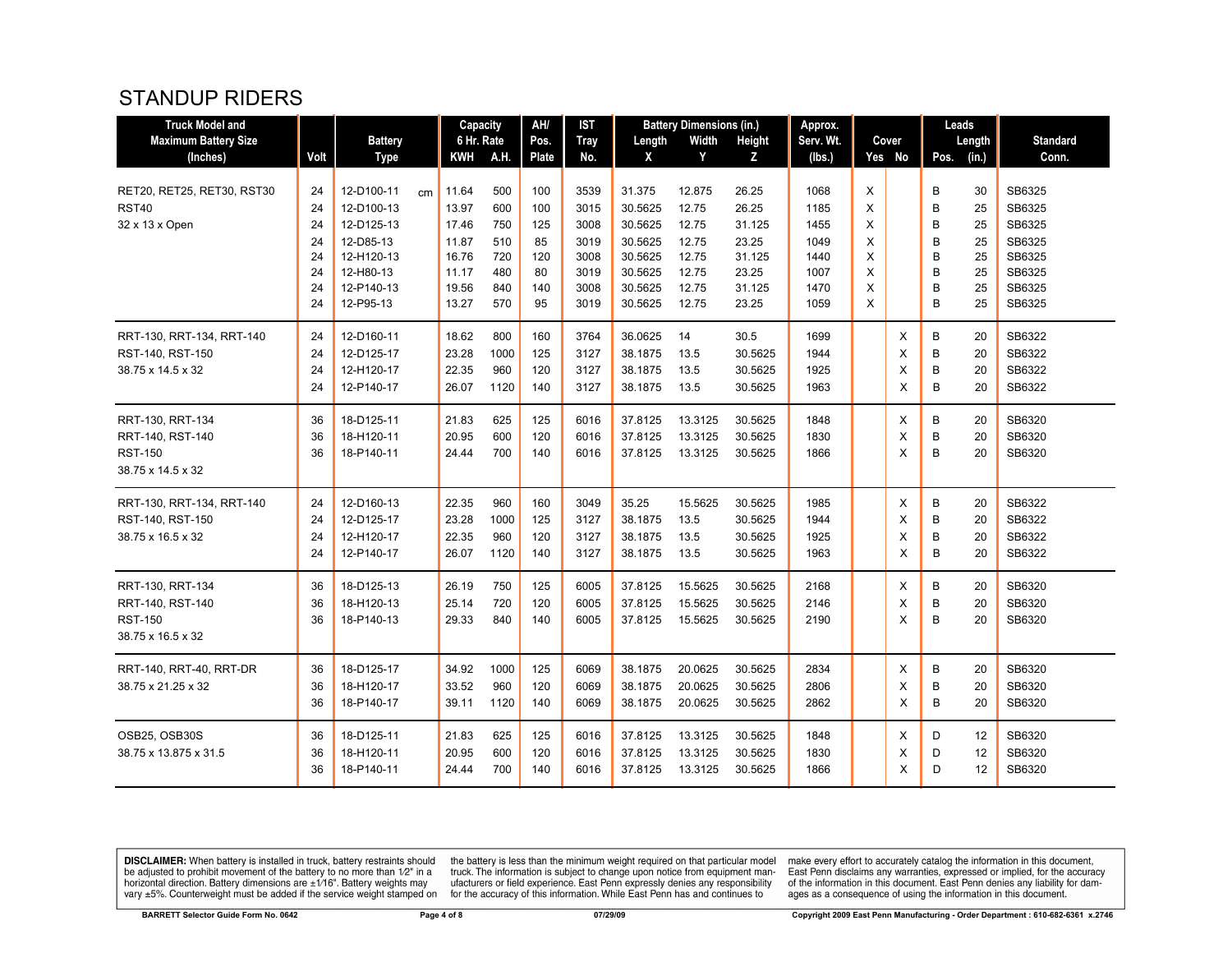# STANDUP RIDERS (continued)

| <b>Truck Model and</b>      |      |                | Capacity   |      | AH/   | <b>IST</b>  | <b>Battery Dimensions (in.)</b> |         | Approx. |           |  | Leads  |      |        |                 |
|-----------------------------|------|----------------|------------|------|-------|-------------|---------------------------------|---------|---------|-----------|--|--------|------|--------|-----------------|
| <b>Maximum Battery Size</b> |      | <b>Battery</b> | 6 Hr. Rate |      | Pos.  | <b>Tray</b> | Length                          | Width   | Height  | Serv. Wt. |  | Cover  |      | Length | <b>Standard</b> |
| (Inches)                    | Volt | <b>Type</b>    | KWH        | A.H. | Plate | No.         | X                               | Y       | Z       | (lbs.)    |  | Yes No | Pos. | (in.)  | Conn.           |
| OSB <sub>30</sub>           | 36   | 18-D125-13     | 26.19      | 750  | 125   | 6005        | 37.8125                         | 15.5625 | 30.5625 | 2168      |  | X      | D    | 12     | SB6320          |
| 38.75 x 16.125 x 31.5       | 36   | 18-H120-13     | 25.14      | 720  | 120   | 6005        | 37.8125                         | 15.5625 | 30.5625 | 2146      |  | X      | D    | 12     | SB6320          |
|                             | 36   | 18-P140-13     | 29.33      | 840  | 140   | 6005        | 37.8125                         | 15.5625 | 30.5625 | 2190      |  | X      | D    | 12     | SB6320          |
| OSB35                       | 36   | 18-D125-15     | 30.56      | 875  | 125   | 6045        | 38.1875                         | 17.8125 | 30.5625 | 2486      |  | X      | D    | 12     | SB6320          |
| 38.75 x 18.375 x 31.5       | 36   | 18-H120-15     | 29.33      | 840  | 120   | 6045        | 38.1875                         | 17.8125 | 30.5625 | 2461      |  | X      | D    | 12     | SB6320          |
|                             | 36   | 18-P140-15     | 34.22      | 980  | 140   | 6045        | 38.1875                         | 17.8125 | 30.5625 | 2511      |  | X      | D    | 12     | SB6320          |
| OSB40, OSB45, OSB50         | 36   | 18-D125-17     | 34.92      | 1000 | 125   | 6069        | 38.1875                         | 20.0625 | 30.5625 | 2834      |  | X      | D    | 12     | SB6320          |
| 38.75 x 20.75 x 31.5        | 36   | 18-H120-17     | 33.52      | 960  | 120   | 6069        | 38.1875                         | 20.0625 | 30.5625 | 2806      |  | X      | D    | 12     | SB6320          |
|                             | 36   | 18-P140-17     | 39.11      | 1120 | 140   | 6069        | 38.1875                         | 20.0625 | 30.5625 | 2862      |  | X      | D    | 12     | SB6320          |
| ORB35, ORB40                | 24   | 12-D125-17     | 23.28      | 1000 | 125   | 3127        | 38.1875                         | 13.5    | 30.5625 | 1944      |  | X      | В    | 14     | SB6320          |
| 38.75 x 13.875 x 32         | 24   | 12-H120-17     | 22.35      | 960  | 120   | 3127        | 38.1875                         | 13.5    | 30.5625 | 1925      |  | X      | B    | 14     | SB6320          |
|                             | 24   | 12-P140-17     | 26.07      | 1120 | 140   | 3127        | 38.1875                         | 13.5    | 30.5625 | 1963      |  | X      | B    | 14     | SB6320          |
| ORB35, ORB40                | 36   | 18-D125-11     | 21.83      | 625  | 125   | 6016        | 37.8125                         | 13.3125 | 30.5625 | 1848      |  | X      | B    | 14     | SB6320          |
| 38.75 x 13.875 x 32         | 36   | 18-H120-11     | 20.95      | 600  | 120   | 6016        | 37.8125                         | 13.3125 | 30.5625 | 1830      |  | X      | B    | 14     | SB6320          |
|                             | 36   | 18-P140-11     | 24.44      | 700  | 140   | 6016        | 37.8125                         | 13.3125 | 30.5625 | 1866      |  | X      | B    | 14     | SB6320          |
| ORB35, ORB40                | 24   | 12-D125-19     | 26.19      | 1125 | 125   | 3134        | 38.1875                         | 15      | 30.5625 | 2126      |  | X      | B    | 20     | SB6320          |
| <b>Optional Compartment</b> | 24   | 12-H120-19     | 25.14      | 1080 | 120   | 3134        | 38.1875                         | 15      | 30.5625 | 2105      |  | X      | B    | 20     | SB6320          |
| 38.75 x 16.125 x 32         | 24   | 12-P140-19     | 29.33      | 1260 | 140   | 3134        | 38.1875                         | 15      | 30.5625 | 2147      |  | X      | B    | 20     | SB6320          |
| ORB35, ORB40                | 36   | 18-D125-13     | 26.19      | 750  | 125   | 6005        | 37.8125                         | 15.5625 | 30.5625 | 2168      |  | Х      | В    | 20     | SB6320          |
| <b>Optional Compartment</b> | 36   | 18-H120-13     | 25.14      | 720  | 120   | 6005        | 37.8125                         | 15.5625 | 30.5625 | 2146      |  | X      | B    | 20     | SB6320          |
| 38.75 x 16.125 x 32         | 36   | 18-P140-13     | 29.33      | 840  | 140   | 6005        | 37.8125                         | 15.5625 | 30.5625 | 2190      |  | X      | B    | 20     | SB6320          |
| ORB30, ORB40                | 36   | 18-D125-15     | 30.56      | 875  | 125   | 6045        | 38.1875                         | 17.8125 | 30.5625 | 2486      |  | X      | B    | 20     | SB6320          |
| 38.75 x 18.5 x 32           | 36   | 18-H120-15     | 29.33      | 840  | 120   | 6045        | 38.1875                         | 17.8125 | 30.5625 | 2461      |  | X      | B    | 20     | SB6320          |
|                             | 36   | 18-P140-15     | 34.22      | 980  | 140   | 6045        | 38.1875                         | 17.8125 | 30.5625 | 2511      |  | X      | B    | 20     | SB6320          |
| ORB45, ORB30D               | 36   | 18-D125-17     | 34.92      | 1000 | 125   | 6069        | 38.1875                         | 20.0625 | 30.5625 | 2834      |  | X      | В    | 20     | SB6320          |
| <b>Optional Compartment</b> | 36   | 18-H120-17     | 33.52      | 960  | 120   | 6069        | 38.1875                         | 20.0625 | 30.5625 | 2806      |  | Х      | B    | 20     | SB6320          |
| 38.75 x 21 x 32             | 36   | 18-P140-17     | 39.11      | 1120 | 140   | 6069        | 38.1875                         | 20.0625 | 30.5625 | 2862      |  | X      | B    | 20     | SB6320          |
|                             |      |                |            |      |       |             |                                 |         |         |           |  |        |      |        |                 |

**DISCLAIMER:** When battery is installed in truck, battery restraints should be adjusted to prohibit movement of the battery to no more than  $1/2$ " in a horizontal direction. Battery dimensions are  $\pm 1/16$ ". Battery weig

the battery is less than the minimum weight required on that particular model<br>truck. The information is subject to change upon notice from equipment man-<br>ufacturers or field experience. East Penn expressly denies any respo

make every effort to accurately catalog the information in this document,<br>East Penn disclaims any warranties, expressed or implied, for the accuracy of the information in this document. East Penn denies any liability for damages as a consequence of using the information in this document.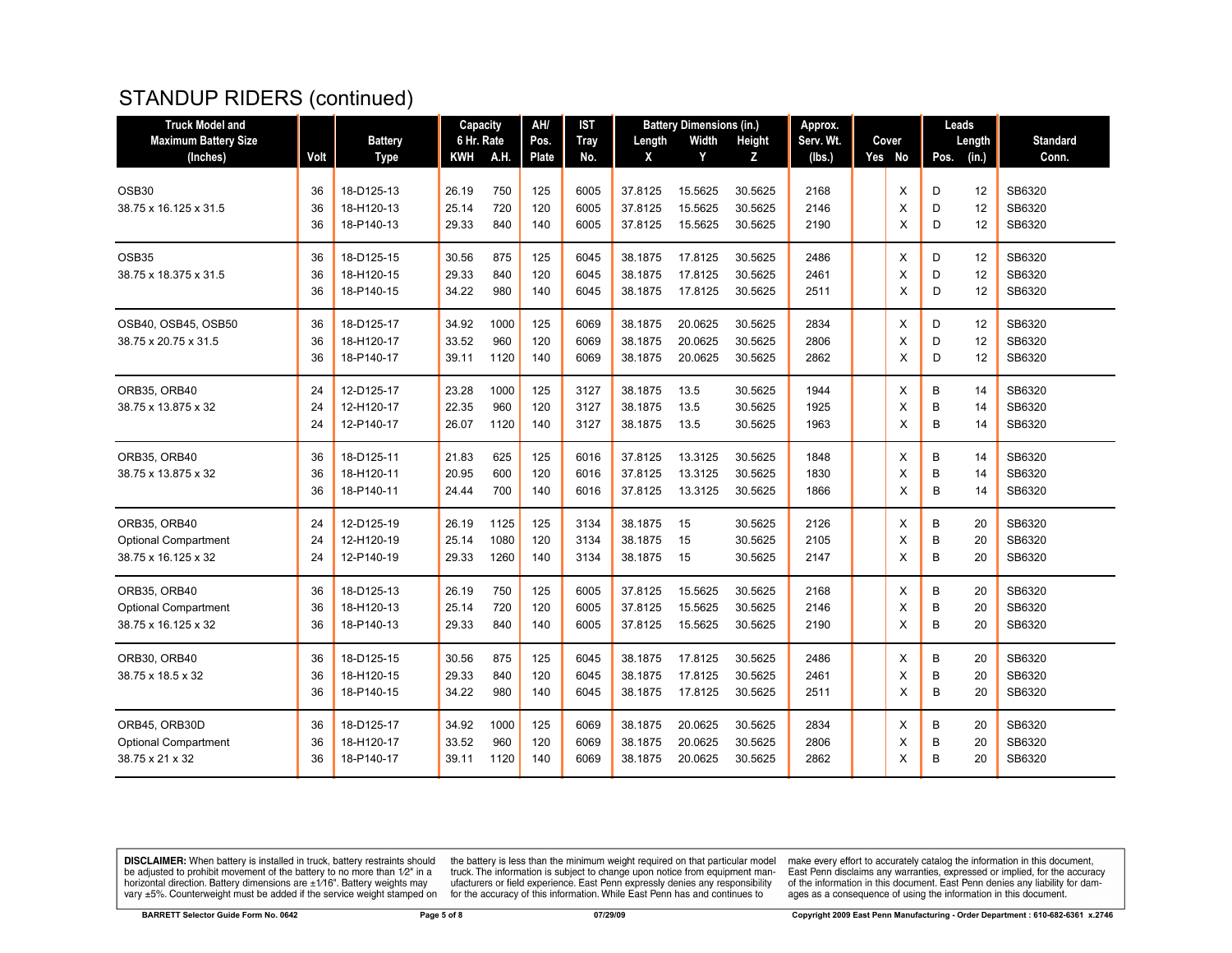# STANDUP RIDERS (continued)

| <b>Truck Model and</b><br><b>Maximum Battery Size</b>                                         |      | <b>Battery</b>   | Capacity<br>6 Hr. Rate |      | AH/<br>Pos. | <b>IST</b><br><b>Tray</b> | Length  | <b>Battery Dimensions (in.)</b><br>Width | Height  | Approx.<br>Serv. Wt. | Cover  | Leads | Length | <b>Standard</b> |
|-----------------------------------------------------------------------------------------------|------|------------------|------------------------|------|-------------|---------------------------|---------|------------------------------------------|---------|----------------------|--------|-------|--------|-----------------|
| (Inches)                                                                                      | Volt | Type             | <b>KWH</b>             | A.H. | Plate       | No.                       | X       | Y                                        | z       | (lbs.)               | Yes No | Pos.  | (in.)  | Conn.           |
| RR35, RR30D, RR45, RS40<br><b>RS50</b><br>38.75 x 16.375 x 32<br>Min. Battery Wt. - 2000 lbs. | 24   | 12-D160-13<br>sp | 22.35                  | 960  | 160         | 3780                      | 37.875  | 15.5625                                  | 30.5625 | 2113                 | X      | C     | 15     | SB6322          |
| <b>RR35</b><br><b>Optional Compartment</b><br>38.75 x 14.375 x 32                             | 24   | 12-D160-11       | 18.62                  | 800  | 160         | 3577                      | 35.0625 | 13.1875                                  | 30.5    | 1693                 | X      | C     | 15     | SB6322          |
| <b>RR35</b>                                                                                   | 36   | 18-D125-11       | 21.83                  | 625  | 125         | 6016                      | 37.8125 | 13.3125                                  | 30.5625 | 1848                 | X      | C     | 15     | SB6322          |
| <b>Optional Compartment</b>                                                                   | 36   | 18-H120-11       | 20.95                  | 600  | 120         | 6016                      | 37.8125 | 13.3125                                  | 30.5625 | 1830                 | X      | C     | 15     | SB6322          |
| 38.75 x 14.375 x 32                                                                           | 36   | 18-P140-11       | 24.44                  | 700  | 140         | 6016                      | 37.8125 | 13.3125                                  | 30.5625 | 1866                 | X      | C     | 15     | SB6322          |
| RR30D, RR35, RR45, RS40                                                                       | 36   | 18-D125-13       | 26.19                  | 750  | 125         | 6005                      | 37.8125 | 15.5625                                  | 30.5625 | 2168                 | X      | C     | 15     | SB6320          |
| <b>RS50</b>                                                                                   | 36   | 18-H120-13       | 25.14                  | 720  | 120         | 6005                      | 37.8125 | 15.5625                                  | 30.5625 | 2146                 | X      | С     | 15     | SB6320          |
| 38.75 x 16.375 x 32                                                                           | 36   | 18-P140-13       | 29.33                  | 840  | 140         | 6005                      | 37.8125 | 15.5625                                  | 30.5625 | 2190                 | X      | С     | 15     | SB6320          |
| RR45, RR30D                                                                                   | 36   | 18-D125-17       | 34.92                  | 1000 | 125         | 6069                      | 38.1875 | 20.0625                                  | 30.5625 | 2834                 | X      | C     | 15     | SB6320          |
| <b>Optional Compartment</b>                                                                   | 36   | 18-H120-17       | 33.52                  | 960  | 120         | 6069                      | 38.1875 | 20.0625                                  | 30.5625 | 2806                 | X      | С     | 15     | SB6320          |
| 38.75 x 20.875 x 32                                                                           | 36   | 18-P140-17       | 39.11                  | 1120 | 140         | 6069                      | 38.1875 | 20.0625                                  | 30.5625 | 2862                 | X      | C     | 15     | SB6320          |
| <b>RR45, RR30D</b>                                                                            | 36   | 18-D125-17       | 34.92                  | 1000 | 125         | 6069                      | 38.1875 | 20.0625                                  | 30.5625 | 2834                 | X      | C     | 15     | SB6320          |
| <b>Optional Compartment</b>                                                                   | 36   | 18-H120-17       | 33.52                  | 960  | 120         | 6069                      | 38.1875 | 20.0625                                  | 30.5625 | 2806                 | X      | C     | 15     | SB6320          |
| 38.75 x 20.875 x 32                                                                           | 36   | 18-P140-17       | 39.11                  | 1120 | 140         | 6069                      | 38.1875 | 20.0625                                  | 30.5625 | 2862                 | Х      | С     | 15     | SB6320          |

sp - Special tray IST3780 includes steel plates added for minimum weight requirement.

H - Designates (H-Series battery type), Hydrasaver Product - Extended Watering Series.

## ORDER SELECTORS

**DISCLAIMER:** When battery is installed in truck, battery restraints should be adjusted to prohibit movement of the battery to no more than 1/2" in a be added in the behavior of the behavior of the behavior of the behavior of the behavior of the behavior of the behavior of the behavior of the service weight sharped on vary  $\pm$ 5%. Counterweight must be added if the ser

the battery is less than the minimum weight required on that particular model<br>truck. The information is subject to change upon notice from equipment manufacturers or field experience. East Penn expressly denies any responsibility for the accuracy of this information. While East Penn has and continues to

make every effort to accurately catalog the information in this document,<br>East Penn disclaims any warranties, expressed or implied, for the accuracy of the information in this document. East Penn denies any liability for damages as a consequence of using the information in this document.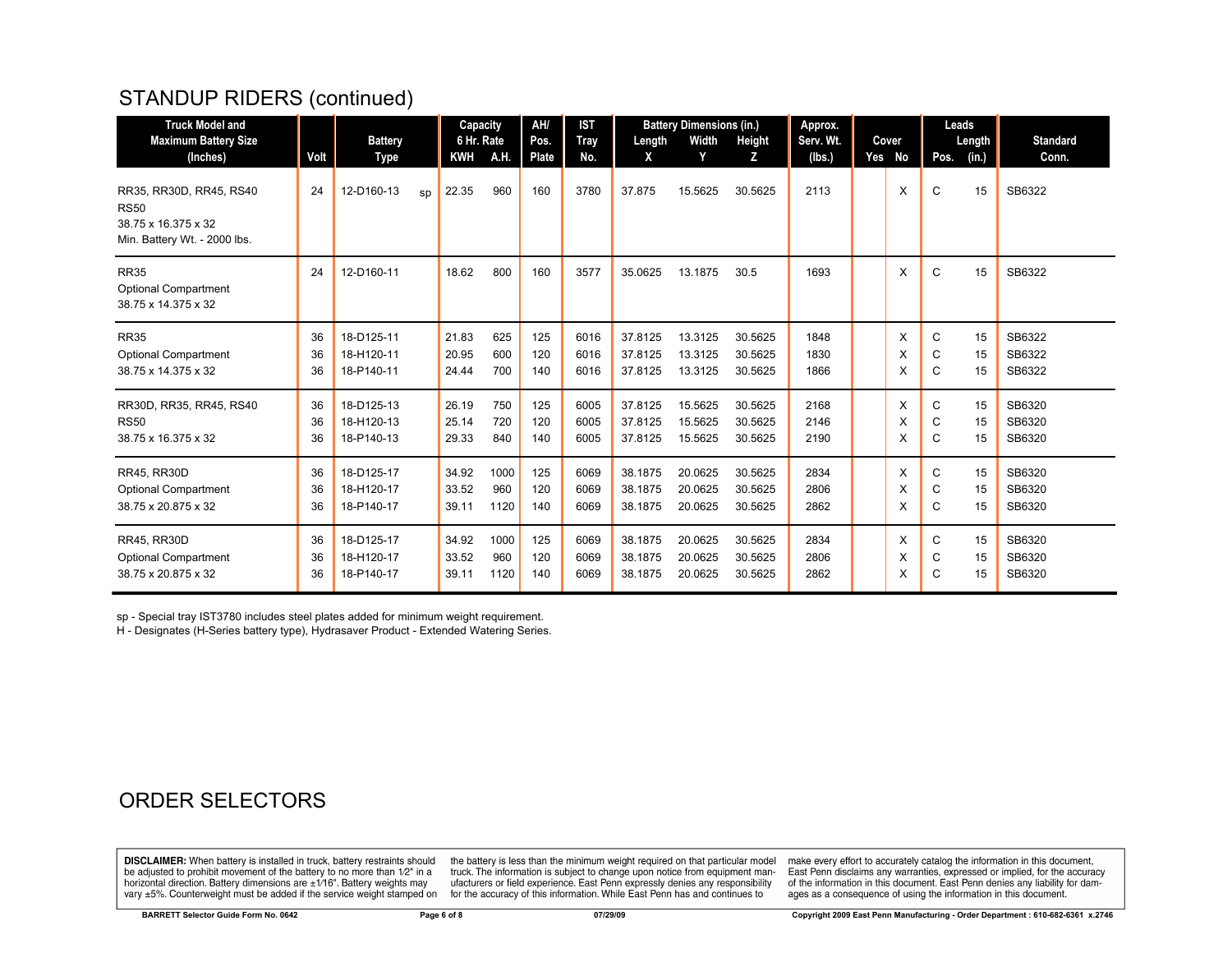## ORDER SELECTORS

| <b>Truck Model and</b>      |      |                |    | Capacity   |      | AH/   | IST         |         | <b>Battery Dimensions (in.)</b> |               | Approx.   |   |        | Leads |        |                 |
|-----------------------------|------|----------------|----|------------|------|-------|-------------|---------|---------------------------------|---------------|-----------|---|--------|-------|--------|-----------------|
| <b>Maximum Battery Size</b> |      | <b>Battery</b> |    | 6 Hr. Rate |      | Pos.  | <b>Tray</b> | Length  | Width                           | <b>Height</b> | Serv. Wt. |   | Cover  |       | Length | <b>Standard</b> |
| (Inches)                    | Volt | <b>Type</b>    |    | KWH        | A.H. | Plate | No.         | X       | Y                               | Z             | (Ibs.)    |   | Yes No | Pos.  | (in.)  | Conn.           |
|                             |      |                |    |            |      |       |             |         |                                 |               |           |   |        |       |        |                 |
| <b>RC0S, RCOS3000</b>       | 24   | 12-D160-11     |    | 18.62      | 800  | 160   | 3764        | 36.0625 | 14                              | 30.5          | 1699      |   | X      | B     | 20     | SB6322          |
| 38.75 x 14.5 x 31.5         | 24   | 12-D160-11     |    | 18.62      | 800  | 160   | 3025        | 35.0625 | 13.1875                         | 30.5          | 1647      |   | X      | B     | 20     | SB6322          |
|                             | 24   | 12-D125-17     |    | 23.28      | 1000 | 125   | 3127        | 38.1875 | 13.5                            | 30.5625       | 1944      |   | X      | B     | 20     | SB6322          |
|                             | 24   | 12-H120-17     |    | 22.35      | 960  | 120   | 3127        | 38.1875 | 13.5                            | 30.5625       | 1925      |   | X      | B     | 20     | SB6322          |
|                             | 24   | 12-P140-17     |    | 26.07      | 1120 | 140   | 3127        | 38.1875 | 13.5                            | 30.5625       | 1963      |   | X      | B     | 20     | SB6322          |
| RCOS <sub>30</sub>          | 24   | 12-D125-13     |    | 17.46      | 750  | 125   | 3008        | 30.5625 | 12.75                           | 31.125        | 1455      | X |        | B     | 25     | SB6320          |
| 32 x 13.375 x 31.125        | 24   | 12-H120-13     |    | 16.76      | 720  | 120   | 3008        | 30.5625 | 12.75                           | 31.125        | 1440      | X |        | B     | 25     | SB6320          |
|                             | 24   | 12-P140-13     |    | 19.56      | 840  | 140   | 3008        | 30.5625 | 12.75                           | 31.125        | 1470      | X |        | B     | 25     | SB6320          |
| RCS01                       | 24   | 12-D160-11     |    | 18.62      | 800  | 160   | 3764        | 36.0625 | 14                              | 30.5          | 1699      |   | X      | B     | 25     | SB6320          |
| 38.75 x 14.5 x 31.5625      | 24   | 12-D160-11     |    | 18.62      | 800  | 160   | 3025        | 35.0625 | 13.1875                         | 30.5          | 1647      |   | X      | B     | 25     | SB6320          |
|                             | 24   | 12-D125-15     | sp | 20.37      | 875  | 125   | 3692        | 36.0625 | 14                              | 30.5          | 1637      |   | X      | B     | 25     | SB6320          |
|                             | 24   | 12-D125-15     |    | 20.37      | 875  | 125   | 3670        | 36.0625 | 14                              | 30.5          | 1739      |   | X      | B     | 25     | SB6320          |
|                             | 24   | 12-D125-15     |    | 20.37      | 875  | 125   | 3036        | 35.0625 | 12.875                          | 30.5          | 1651      |   | X      | B     | 25     | SB6320          |
|                             | 24   | 12-H120-15     | sp | 19.56      | 840  | 120   | 3692        | 36.0625 | 14                              | 30.5          | 1621      |   | X      | B     | 25     | SB6320          |
|                             | 24   | 12-H120-15     |    | 19.56      | 840  | 120   | 3670        | 36.0625 | 14                              | 30.5          | 1722      |   | X      | B     | 25     | SB6320          |
|                             | 24   | 12-H120-15     |    | 19.56      | 840  | 120   | 3036        | 35.0625 | 12.875                          | 30.5          | 1634      |   | X      | B     | 25     | SB6320          |
|                             | 24   | 12-P140-15     | sp | 22.81      | 980  | 140   | 3692        | 36.0625 | 14                              | 30.5          | 1653      |   | X      | B     | 25     | SB6320          |
|                             | 24   | 12-P140-15     |    | 22.81      | 980  | 140   | 3670        | 36.0625 | 14                              | 30.5          | 1756      |   | X      | B     | 25     | SB6320          |
|                             | 24   | 12-P140-15     |    | 22.81      | 980  | 140   | 3036        | 35.0625 | 12.875                          | 30.5          | 1668      |   | X      | B     | 25     | SB6320          |
|                             | 24   | 12-D125-17     |    | 23.28      | 1000 | 125   | 3127        | 38.1875 | 13.5                            | 30.5625       | 1944      |   | X      | B     | 25     | SB6320          |
|                             | 24   | 12-H120-17     |    | 22.35      | 960  | 120   | 3127        | 38.1875 | 13.5                            | 30.5625       | 1925      |   | X      | B     | 25     | SB6320          |
|                             | 24   | 12-P140-17     |    | 26.07      | 1120 | 140   | 3127        | 38.1875 | 13.5                            | 30.5625       | 1963      |   | X      | B     | 25     | SB6320          |
| GRCSS25, GRCSS30, RCSS25    | 24   | 12-D100-13     |    | 13.97      | 600  | 100   | 3015        | 30.5625 | 12.75                           | 26.25         | 1185      | X |        | B     | 25     | SB6325          |
| RCSS30, RSSS                | 24   | 12-D125-13     |    | 17.46      | 750  | 125   | 3008        | 30.5625 | 12.75                           | 31.125        | 1455      | X |        | B     | 25     | SB6325          |
| 32.5 x 13.375 x Open        | 24   | 12-D85-13      |    | 11.87      | 510  | 85    | 3019        | 30.5625 | 12.75                           | 23.25         | 1049      | X |        | B     | 25     | SB6325          |
|                             | 24   | 12-H120-13     |    | 16.76      | 720  | 120   | 3008        | 30.5625 | 12.75                           | 31.125        | 1440      | X |        | B     | 25     | SB6325          |
|                             | 24   | 12-H80-13      |    | 11.17      | 480  | 80    | 3019        | 30.5625 | 12.75                           | 23.25         | 1007      | X |        | B     | 25     | SB6325          |
|                             | 24   | 12-P140-13     |    | 19.56      | 840  | 140   | 3008        | 30.5625 | 12.75                           | 31.125        | 1470      | X |        | B     | 25     | SB6325          |
|                             | 24   | 12-P95-13      |    | 13.27      | 570  | 95    | 3019        | 30.5625 | 12.75                           | 23.25         | 1059      | X |        | B     | 25     | SB6325          |
| RCOS, RCOS3000              | 36   | 18-D125-11     |    | 21.83      | 625  | 125   | 6782        | 38.0625 | 13.5625                         | 30.5625       | 1887      |   | Х      | B     | 20     | SB6320          |
| 38.75 x 14.5 x 31.5         | 36   | 18-D125-11     |    | 21.83      | 625  | 125   | 6016        | 37.8125 | 13.3125                         | 30.5625       | 1848      |   | X      | B     | 20     | SB6320          |
|                             | 36   | 18-H120-11     |    | 20.95      | 600  | 120   | 6782        | 38.0625 | 13.5625                         | 30.5625       | 1868      |   | X      | В     | 20     | SB6320          |
|                             | 36   | 18-H120-11     |    | 20.95      | 600  | 120   | 6016        | 37.8125 | 13.3125                         | 30.5625       | 1830      |   | X      | B     | 20     | SB6320          |
|                             | 36   | 18-P140-11     |    | 24.44      | 700  | 140   | 6782        | 38.0625 | 13.5625                         | 30.5625       | 1906      |   | X      | B     | 20     | SB6320          |
|                             | 36   | 18-P140-11     |    | 24.44      | 700  | 140   | 6016        | 37.8125 | 13.3125                         | 30.5625       | 1866      |   | X      | B     | 20     | SB6320          |

**DISCLAIMER:** When battery is installed in truck, battery restraints should be adjusted to prohibit movement of the battery to no more than  $1/2$ " in a horizontal direction. Battery dimensions are  $\pm 1/16$ ". Battery weig

the battery is less than the minimum weight required on that particular model<br>truck. The information is subject to change upon notice from equipment man-<br>ufacturers or field experience. East Penn expressly denies any respo

make every effort to accurately catalog the information in this document,<br>East Penn disclaims any warranties, expressed or implied, for the accuracy<br>of the information in this document. East Penn denies any liability for d ages as a consequence of using the information in this document.